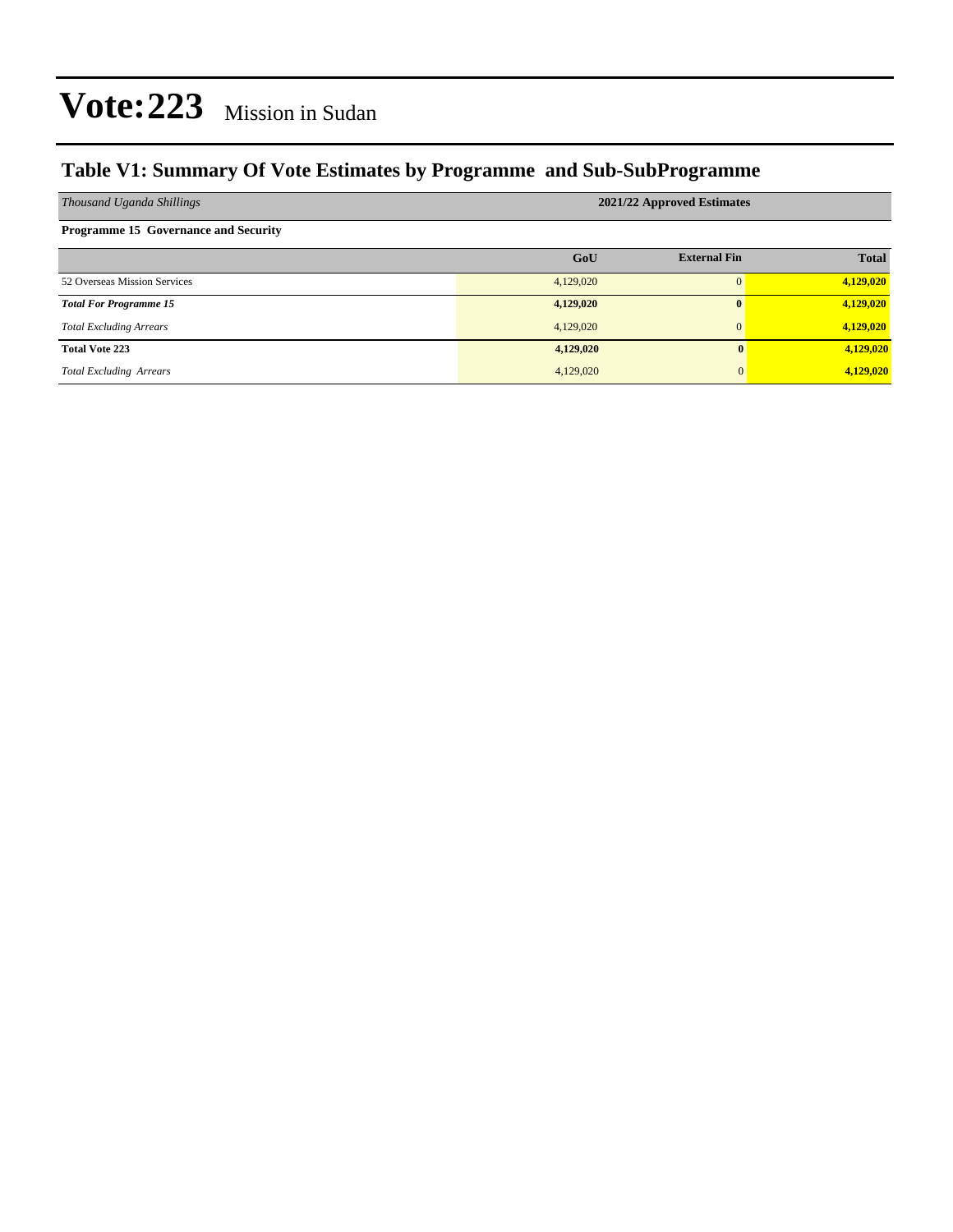## **Table V2: Summary Of Vote Estimates by Sub-SubProgramme,Department and Project**

| Thousand Uganda Shillings                                                 |                  | 2020/21 Approved Budget<br>2021/22 Approved Estimates |                |              |             |                               |              |  |
|---------------------------------------------------------------------------|------------------|-------------------------------------------------------|----------------|--------------|-------------|-------------------------------|--------------|--|
| <b>Sub-SubProgramme 52 Overseas Mission Services</b>                      |                  |                                                       |                |              |             |                               |              |  |
| <b>Recurrent Budget Estimates</b>                                         | <b>Wage</b>      | <b>Non-Wage</b>                                       | <b>AIA</b>     | <b>Total</b> | <b>Wage</b> | <b>Non-Wage</b>               | <b>Total</b> |  |
| 01 Headquarters Khartoum                                                  | 608,810          | 3,350,211                                             | $\mathbf{0}$   | 3,959,020    | 608,810     | 3,350,211                     | 3,959,020    |  |
| <b>Total Recurrent Budget Estimates for Sub-</b><br><b>SubProgramme</b>   | 608,810          | 3,350,211                                             | $\bf{0}$       | 3,959,020    | 608,810     | 3,350,211                     | 3,959,020    |  |
| Development Budget Estimates                                              | <b>GoU</b> Dev't | <b>External Fin</b>                                   | <b>AIA</b>     | <b>Total</b> |             | <b>GoU Dev't External Fin</b> | <b>Total</b> |  |
| 1719 Retooling of Mission in Khartoum - Sudan                             | $\Omega$         | $\Omega$                                              | $\mathbf{0}$   | $\bf{0}$     | 170,000     | $\overline{0}$                | 170,000      |  |
| <b>Total Development Budget Estimates for Sub-</b><br><b>SubProgramme</b> | $\mathbf{0}$     | $\bf{0}$                                              | $\bf{0}$       | $\bf{0}$     | 170,000     | $\bf{0}$                      | 170,000      |  |
|                                                                           | GoU              | <b>External Fin</b>                                   | <b>AIA</b>     | <b>Total</b> | GoU         | <b>External Fin</b>           | <b>Total</b> |  |
| <b>Total For Sub-SubProgramme 52</b>                                      | 3,959,020        | $\mathbf{0}$                                          | $\bf{0}$       | 3,959,020    | 4,129,020   | $\bf{0}$                      | 4,129,020    |  |
| <b>Total Excluding Arrears</b>                                            | 3,959,020        | $\mathbf{0}$                                          | $\mathbf{0}$   | 3,959,020    | 4,129,020   | $\mathbf{0}$                  | 4,129,020    |  |
| <b>Total Vote 223</b>                                                     | 3,959,020        | $\mathbf{0}$                                          | $\bf{0}$       | 3,959,020    | 4,129,020   | $\bf{0}$                      | 4,129,020    |  |
| <b>Total Excluding Arrears</b>                                            | 3,959,020        | $\boldsymbol{0}$                                      | $\overline{0}$ | 3,959,020    | 4,129,020   | $\mathbf{0}$                  | 4,129,020    |  |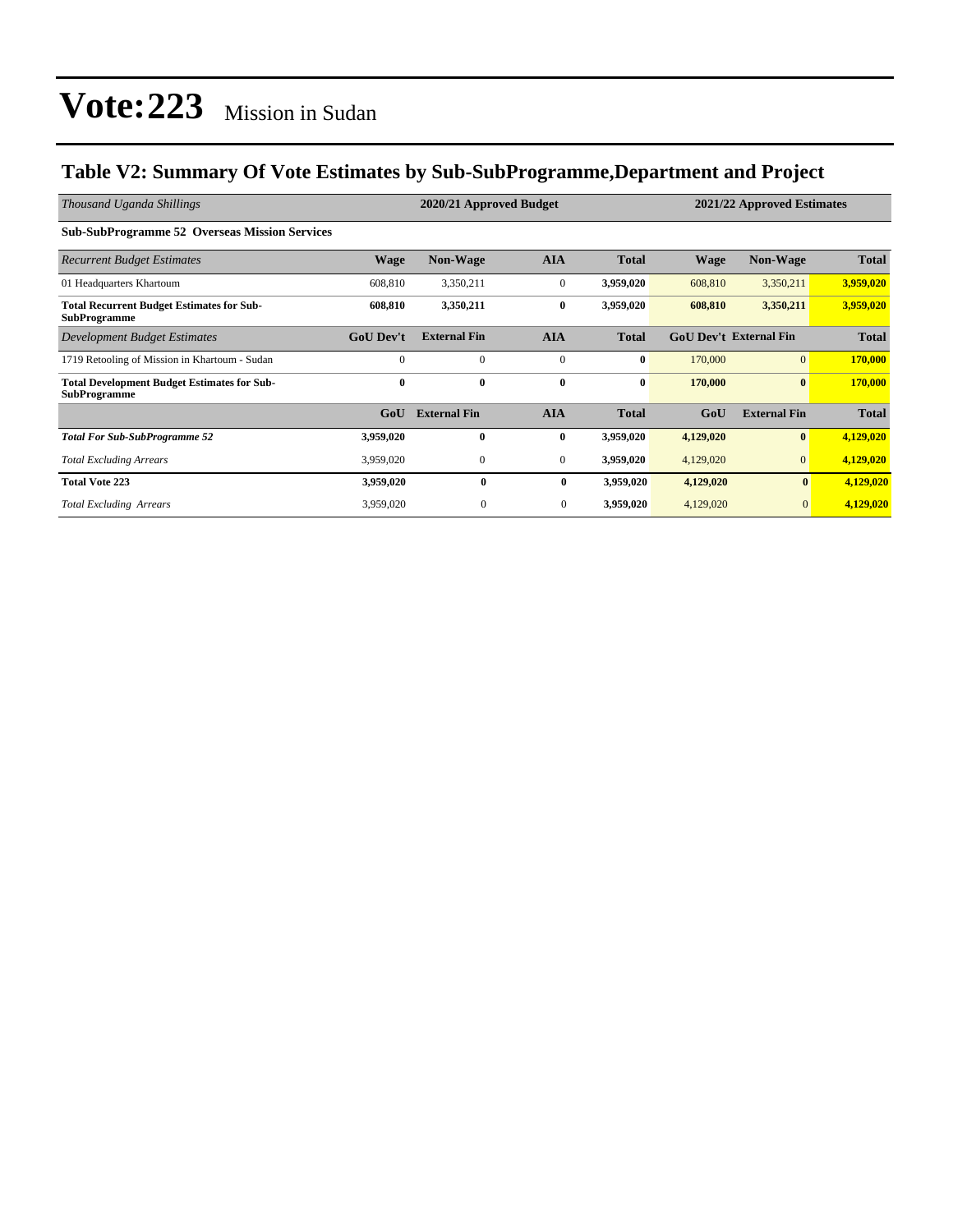## **Table V3: Summary Vote Estimates by Item**

| Thousand Uganda Shillings                               | 2020/21 Approved Budget |                     |                  |                  | 2021/22 Approved Estimates |                     |                         |  |
|---------------------------------------------------------|-------------------------|---------------------|------------------|------------------|----------------------------|---------------------|-------------------------|--|
|                                                         | GoU                     | <b>External Fin</b> | AIA              | <b>Total</b>     | GoU                        | <b>External Fin</b> | <b>Total</b>            |  |
| <b>Employees, Goods and Services (Outputs Provided)</b> | 3,959,020               | $\pmb{0}$           | $\bf{0}$         | 3,959,020        | 3,959,020                  | $\bf{0}$            | 3,959,020               |  |
| 211103 Allowances (Inc. Casuals, Temporary)             | 1,277,735               | $\bf{0}$            | $\bf{0}$         | 1,277,735        | 1,277,735                  | $\bf{0}$            | 1,277,735               |  |
| 211105 Missions staff salaries                          | 608,810                 | $\pmb{0}$           | $\bf{0}$         | 608,810          | 608,810                    | $\bf{0}$            | 608,810                 |  |
| 212201 Social Security Contributions                    | 58,122                  | $\bf{0}$            | $\bf{0}$         | 58,122           | $\bf{0}$                   | $\bf{0}$            | $\bf{0}$                |  |
| 213001 Medical expenses (To employees)                  | 58,000                  | $\bf{0}$            | $\bf{0}$         | 58,000           | 58,000                     | $\bf{0}$            | 58,000                  |  |
| 213004 Gratuity Expenses                                | $\bf{0}$                | $\bf{0}$            | $\bf{0}$         | $\bf{0}$         | 58,122                     | $\bf{0}$            | 58,122                  |  |
| 221001 Advertising and Public Relations                 | $\bf{0}$                | $\bf{0}$            | $\bf{0}$         | $\bf{0}$         | 15,001                     | $\bf{0}$            | 15,001                  |  |
| 221002 Workshops and Seminars                           | $\bf{0}$                | $\bf{0}$            | $\bf{0}$         | $\bf{0}$         | 11,012                     | $\bf{0}$            | 11,012                  |  |
| 221003 Staff Training                                   | $\bf{0}$                | $\bf{0}$            | $\bf{0}$         | $\bf{0}$         | 27,000                     | $\bf{0}$            | 27,000                  |  |
| 221007 Books, Periodicals & Newspapers                  | 5,000                   | $\bf{0}$            | $\bf{0}$         | 5,000            | 5,000                      | $\bf{0}$            | 5,000                   |  |
| 221009 Welfare and Entertainment                        | 100,000                 | $\bf{0}$            | $\bf{0}$         | 100,000          | 105,000                    | $\bf{0}$            | 105,000                 |  |
| 221011 Printing, Stationery, Photocopying and Binding   | 15,968                  | $\bf{0}$            | $\bf{0}$         | 15,968           | 10,968                     | $\bf{0}$            | 10,968                  |  |
| 221012 Small Office Equipment                           | 5,000                   | $\bf{0}$            | $\bf{0}$         | 5,000            | 10,000                     | $\bf{0}$            | 10,000                  |  |
| 222001 Telecommunications                               | 25,000                  | $\bf{0}$            | $\bf{0}$         | 25,000           | 25,000                     | $\bf{0}$            | 25,000                  |  |
| 222002 Postage and Courier                              | 5,000                   | $\bf{0}$            | $\bf{0}$         | 5,000            | $\bf{0}$                   | $\bf{0}$            | $\bf{0}$                |  |
| 223003 Rent – (Produced Assets) to private entities     | 1,308,101               | $\bf{0}$            | $\bf{0}$         | 1,308,101        | 1,304,101                  | $\bf{0}$            | 1,304,101               |  |
| 223004 Guard and Security services                      | 10,000                  | $\bf{0}$            | $\bf{0}$         | 10,000           | 2,500                      | $\bf{0}$            | 2,500                   |  |
| 223005 Electricity                                      | 56,155                  | $\bf{0}$            | $\bf{0}$         | 56,155           | 56,155                     | $\bf{0}$            | 56,155                  |  |
| 223006 Water                                            | 15,013                  | $\bf{0}$            | $\bf{0}$         | 15,013           | $\bf{0}$                   | $\bf{0}$            | $\overline{\mathbf{0}}$ |  |
| 224004 Cleaning and Sanitation                          | $\bf{0}$                | $\bf{0}$            | $\mathbf{0}$     | 0                | 5,000                      | $\mathbf{0}$        | 5,000                   |  |
| 226001 Insurances                                       | 79,000                  | $\bf{0}$            | $\bf{0}$         | 79,000           | 40,000                     | $\bf{0}$            | 40,000                  |  |
| 227001 Travel inland                                    | 40,360                  | $\bf{0}$            | $\bf{0}$         | 40,360           | 30,360                     | $\bf{0}$            | 30,360                  |  |
| 227002 Travel abroad                                    | 150,000                 | $\bf{0}$            | $\bf{0}$         | 150,000          | 150,000                    | $\bf{0}$            | 150,000                 |  |
| 227003 Carriage, Haulage, Freight and transport hire    | 10,000                  | $\bf{0}$            | $\bf{0}$         | 10,000           | 5,000                      | $\bf{0}$            | 5,000                   |  |
| 227004 Fuel, Lubricants and Oils                        | 60,922                  | $\bf{0}$            | $\bf{0}$         | 60,922           | 75,922                     | $\bf{0}$            | 75,922                  |  |
| 228002 Maintenance - Vehicles                           | 60,080                  | $\bf{0}$            | $\bf{0}$         | 60,080           | 60,080                     | $\bf{0}$            | 60,080                  |  |
| 228004 Maintenance - Other                              | 10,754                  | $\bf{0}$            | $\bf{0}$         | 10,754           | 10,754                     | $\bf{0}$            | 10,754                  |  |
| 229201 Sale of goods purchased for resale               | $\boldsymbol{0}$        | $\pmb{0}$           | $\bf{0}$         | $\boldsymbol{0}$ | 7,500                      | $\bf{0}$            | 7,500                   |  |
| <b>Investment</b> (Capital Purchases)                   | $\bf{0}$                | $\bf{0}$            | $\bf{0}$         | $\bf{0}$         | 170,000                    | $\bf{0}$            | 170,000                 |  |
| 312201 Transport Equipment                              | $\bf{0}$                | $\bf{0}$            | $\bf{0}$         | 0                | 170,000                    | $\bf{0}$            | 170,000                 |  |
| <b>Grand Total Vote 223</b>                             | 3,959,020               | $\bf{0}$            | $\bf{0}$         | 3,959,020        | 4,129,020                  | $\bf{0}$            | 4,129,020               |  |
| <b>Total Excluding Arrears</b>                          | 3,959,020               | $\boldsymbol{0}$    | $\boldsymbol{0}$ | 3,959,020        | 4,129,020                  | $\mathbf{0}$        | 4,129,020               |  |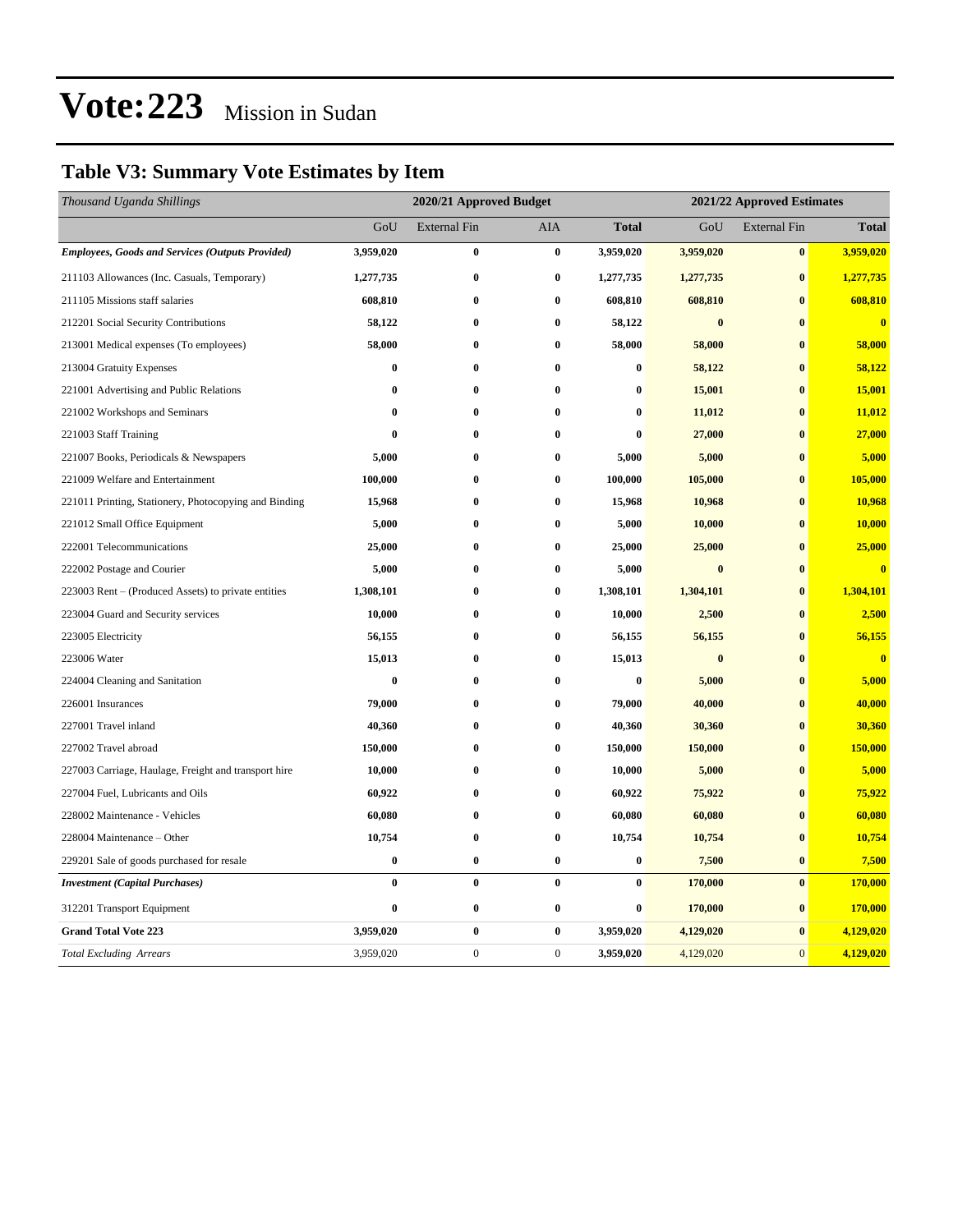### **Table V4: Detailed Estimates by Sub-SubProgramme, Department,Project and Budget Output and Item**

#### *Sub-SubProgrammme 52 Overseas Mission Services*

*Recurrent Budget Estimates*

#### **Department 01 Headquarters Khartoum**

| Thousand Uganda Shillings                                                   | 2020/21 Approved Budget<br>2021/22 Approved Estimates |                  |                  |              |                       |                  |                         |
|-----------------------------------------------------------------------------|-------------------------------------------------------|------------------|------------------|--------------|-----------------------|------------------|-------------------------|
| <b>Outputs Provided</b>                                                     | Wage                                                  | Non Wage         | <b>AIA</b>       | <b>Total</b> | Wage                  | Non Wage         | <b>Total</b>            |
| <b>Budget Output 165201 Cooperation frameworks</b>                          |                                                       |                  |                  |              |                       |                  |                         |
| 211103 Allowances (Inc. Casuals, Temporary)                                 | $\boldsymbol{0}$                                      | 1,157,735        | $\boldsymbol{0}$ | 1,157,735    | $\mathbf{0}$          | 1,157,735        | 1,157,735               |
| 211105 Missions staff salaries                                              | 608,810                                               | $\boldsymbol{0}$ | $\boldsymbol{0}$ | 608,810      | 608,810               | $\boldsymbol{0}$ | 608,810                 |
| 212201 Social Security Contributions                                        | $\boldsymbol{0}$                                      | 58,122           | $\boldsymbol{0}$ | 58,122       | $\mathbf{0}$          | $\Omega$         | $\overline{\mathbf{0}}$ |
| 213001 Medical expenses (To employees)                                      | $\boldsymbol{0}$                                      | 58,000           | $\boldsymbol{0}$ | 58,000       | $\boldsymbol{0}$      | 58,000           | 58,000                  |
| 213004 Gratuity Expenses                                                    | $\boldsymbol{0}$                                      | $\boldsymbol{0}$ | $\boldsymbol{0}$ | $\bf{0}$     | $\boldsymbol{0}$      | 58,122           | 58,122                  |
| 221002 Workshops and Seminars                                               | $\boldsymbol{0}$                                      | $\boldsymbol{0}$ | $\boldsymbol{0}$ | $\bf{0}$     | $\boldsymbol{0}$      | 7,012            | 7,012                   |
| 221003 Staff Training                                                       | $\mathbf{0}$                                          | $\boldsymbol{0}$ | $\boldsymbol{0}$ | $\bf{0}$     | $\mathbf{0}$          | 27,000           | 27,000                  |
| 221007 Books, Periodicals & Newspapers                                      | $\boldsymbol{0}$                                      | 5,000            | $\boldsymbol{0}$ | 5,000        | $\mathbf{0}$          | 5,000            | 5,000                   |
| 221009 Welfare and Entertainment                                            | $\boldsymbol{0}$                                      | 40,000           | $\boldsymbol{0}$ | 40,000       | $\boldsymbol{0}$      | 40,000           | 40,000                  |
| 221011 Printing, Stationery, Photocopying and Binding                       | $\boldsymbol{0}$                                      | 15,968           | $\boldsymbol{0}$ | 15,968       | $\boldsymbol{0}$      | 10,968           | 10,968                  |
| 221012 Small Office Equipment                                               | $\boldsymbol{0}$                                      | 5,000            | $\boldsymbol{0}$ | 5,000        | $\boldsymbol{0}$      | 10,000           | 10,000                  |
| 222001 Telecommunications                                                   | $\mathbf{0}$                                          | 25,000           | $\boldsymbol{0}$ | 25,000       | $\mathbf{0}$          | 25,000           | 25,000                  |
| 222002 Postage and Courier                                                  | $\boldsymbol{0}$                                      | 5,000            | $\boldsymbol{0}$ | 5,000        | $\mathbf{0}$          | $\overline{0}$   | $\bf{0}$                |
| 223003 Rent – (Produced Assets) to private entities                         | $\boldsymbol{0}$                                      | 986,920          | $\boldsymbol{0}$ | 986,920      | $\boldsymbol{0}$      | 986,920          | 986,920                 |
| 223004 Guard and Security services                                          | $\boldsymbol{0}$                                      | 10,000           | $\boldsymbol{0}$ | 10,000       | $\boldsymbol{0}$      | 2,500            | 2,500                   |
| 224004 Cleaning and Sanitation                                              | $\boldsymbol{0}$                                      | $\mathbf{0}$     | $\boldsymbol{0}$ | $\bf{0}$     | $\boldsymbol{0}$      | 5,000            | 5,000                   |
| 226001 Insurances                                                           | $\mathbf{0}$                                          | 27,000           | $\boldsymbol{0}$ | 27,000       | $\mathbf{0}$          | $\overline{0}$   | $\bf{0}$                |
| 228004 Maintenance - Other                                                  | $\boldsymbol{0}$                                      | 10,754           | $\boldsymbol{0}$ | 10,754       | $\mathbf{0}$          | 10,754           | 10,754                  |
| <b>Total Cost of Budget Output 01</b>                                       | 608,810                                               | 2,404,499        | 0                | 3,013,309    | 608,810               | 2,404,011        | 3,012,820               |
| <b>Budget Output 165202 Consulars services</b>                              |                                                       |                  |                  |              |                       |                  |                         |
| 223003 Rent - (Produced Assets) to private entities                         | $\mathbf{0}$                                          | 155,970          | $\boldsymbol{0}$ | 155,970      | $\mathbf{0}$          | 155,970          | 155,970                 |
| 223005 Electricity                                                          | $\boldsymbol{0}$                                      | 56,155           | $\boldsymbol{0}$ | 56,155       | $\mathbf{0}$          | 56,155           | 56,155                  |
| 223006 Water                                                                | $\boldsymbol{0}$                                      | 15,013           | $\boldsymbol{0}$ | 15,013       | $\boldsymbol{0}$      | $\boldsymbol{0}$ | $\bf{0}$                |
| 226001 Insurances                                                           | $\boldsymbol{0}$                                      | 52,000           | $\boldsymbol{0}$ | 52,000       | $\mathbf{0}$          | 40,000           | 40,000                  |
| 227001 Travel inland                                                        | $\boldsymbol{0}$                                      | 40,360           | $\boldsymbol{0}$ | 40,360       | $\boldsymbol{0}$      | 30,360           | 30,360                  |
| 227002 Travel abroad                                                        | $\boldsymbol{0}$                                      | 150,000          | $\boldsymbol{0}$ | 150,000      | $\mathbf{0}$          | 150,000          | 150,000                 |
| 227003 Carriage, Haulage, Freight and transport hire                        | $\boldsymbol{0}$                                      | 10,000           | $\boldsymbol{0}$ | 10,000       | $\mathbf{0}$          | 5,000            | 5,000                   |
| 227004 Fuel, Lubricants and Oils                                            | $\mathbf{0}$                                          | 60,922           | $\boldsymbol{0}$ | 60,922       | $\boldsymbol{0}$      | 75,922           | 75,922                  |
| 228002 Maintenance - Vehicles                                               | $\boldsymbol{0}$                                      | 60,080           | $\boldsymbol{0}$ | 60,080       | $\mathbf{0}$          | 60,080           | 60,080                  |
| <b>Total Cost of Budget Output 02</b>                                       | $\boldsymbol{\theta}$                                 | 600,500          | 0                | 600,500      | $\boldsymbol{\theta}$ | 573,487          | 573,487                 |
| Budget Output 165204 Promotion of trade, tourism, education, and investment |                                                       |                  |                  |              |                       |                  |                         |
| 211103 Allowances (Inc. Casuals, Temporary)                                 | $\mathbf{0}$                                          | 120,000          | $\boldsymbol{0}$ | 120,000      | $\boldsymbol{0}$      | 120,000          | 120,000                 |
| 221001 Advertising and Public Relations                                     | $\mathbf{0}$                                          | $\boldsymbol{0}$ | $\boldsymbol{0}$ | $\bf{0}$     | $\mathbf{0}$          | 15,001           | 15,001                  |
| 221009 Welfare and Entertainment                                            | $\boldsymbol{0}$                                      | 60,000           | $\boldsymbol{0}$ | 60,000       | $\boldsymbol{0}$      | 65,000           | 65,000                  |